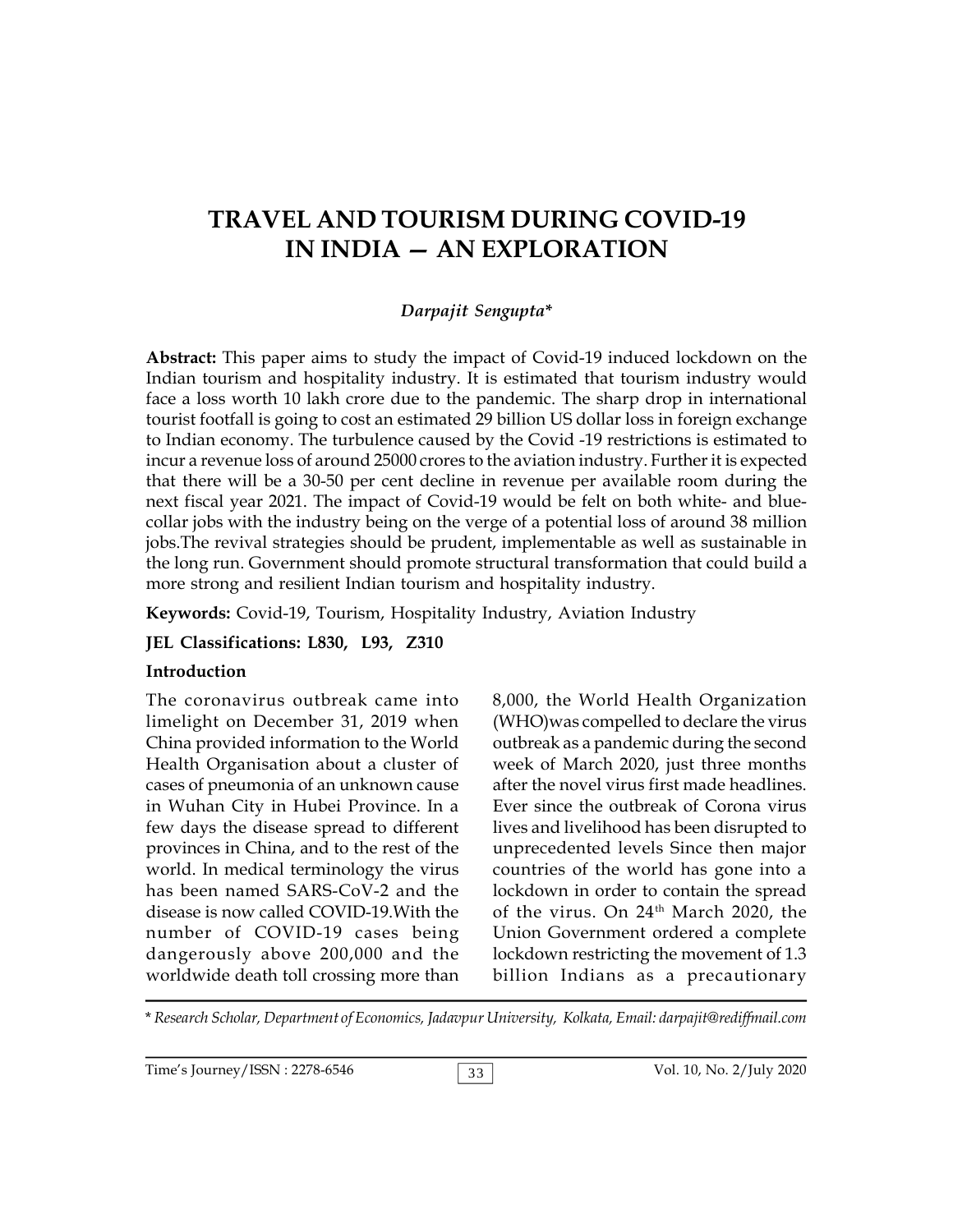preventive measure against the Covid19 diseases. This lockdown is anticipated to have some ripple effects and by end of March, IMF had already signalled the possibility of a world recession and some economists claiming that the recession could be closely compared with the Great Depression of 1929-30 in United States. There has been no respite from the virus even in India too. The first case was reported in late January 2020 and since then the number of people getting infected has increased to such extents that by end of May, India remains "glorified" as one of the top major countries to be infected with the deadly virus. As of 22<sup>nd</sup> May 2020, data from various State health departments in India show that there have been a total 1,24,525 confirmed cases with 69,140 active infections and 51,666 recoveries country-wide. Mortality have increased to take the total death toll to 3,720.The mortality rate is around 3% and in a country of 1.35 billion population there are only 0.1 million COVID-19 cases. According to official statistics related to Covid-19 infections, the recovery rate<sup>1</sup> is above 40% and doubling impl rate<sup>2</sup> is 13 days.

The Indian economy was going through a major slowdown, which was evident over the recent quarters even before the Covid-19 crisis plagued the economy. In the third quarter of the last fiscal year, the Central Statistical Organisation (CSO)

reported that the economy grew at a sixyear low rate of 4.7%. The demand emanating from various sectors specially aviation, hospitality and trade, industrial production has plummeted to all time low. With all these problems adversely affecting the world from multiple directions, companies are finding it difficult to sustain in this environment. They are forced to take some tough decisions such as reduction on salaries, giving dismissal slips to employees and opting for other cost-cutting and optimisation measures. The pandemic created new hardships for the Indian workforce especially for the daily wage and contractual workers who are not covered under any work protection policies. The migrant workers faced new roadblocks as they lost their employment and had to no better option other than to stay in the temporary camps get up by the government without adequate facilities for living. Some of them were seen walking miles of distances without food or water, just to reach their homes in various corners of India. The lockdown implemented in India since March 25<sup>th</sup>, 2020 has brought life to a standstill. Any possible sector in India that one can think of say MSME, apparel and textile, auto industry, aviation, construction, shipping and non-food retail have been hard hit. There has been drastic reduction in the GVA of the industries that has led to huge

<sup>1</sup>The rate of transition from the state of being infected with the disease to recovered from disease is called the recovery rate.

<sup>2</sup>The doubling rate of an infectious disease or epidemic is referred to as the time taken for the total number of cases to double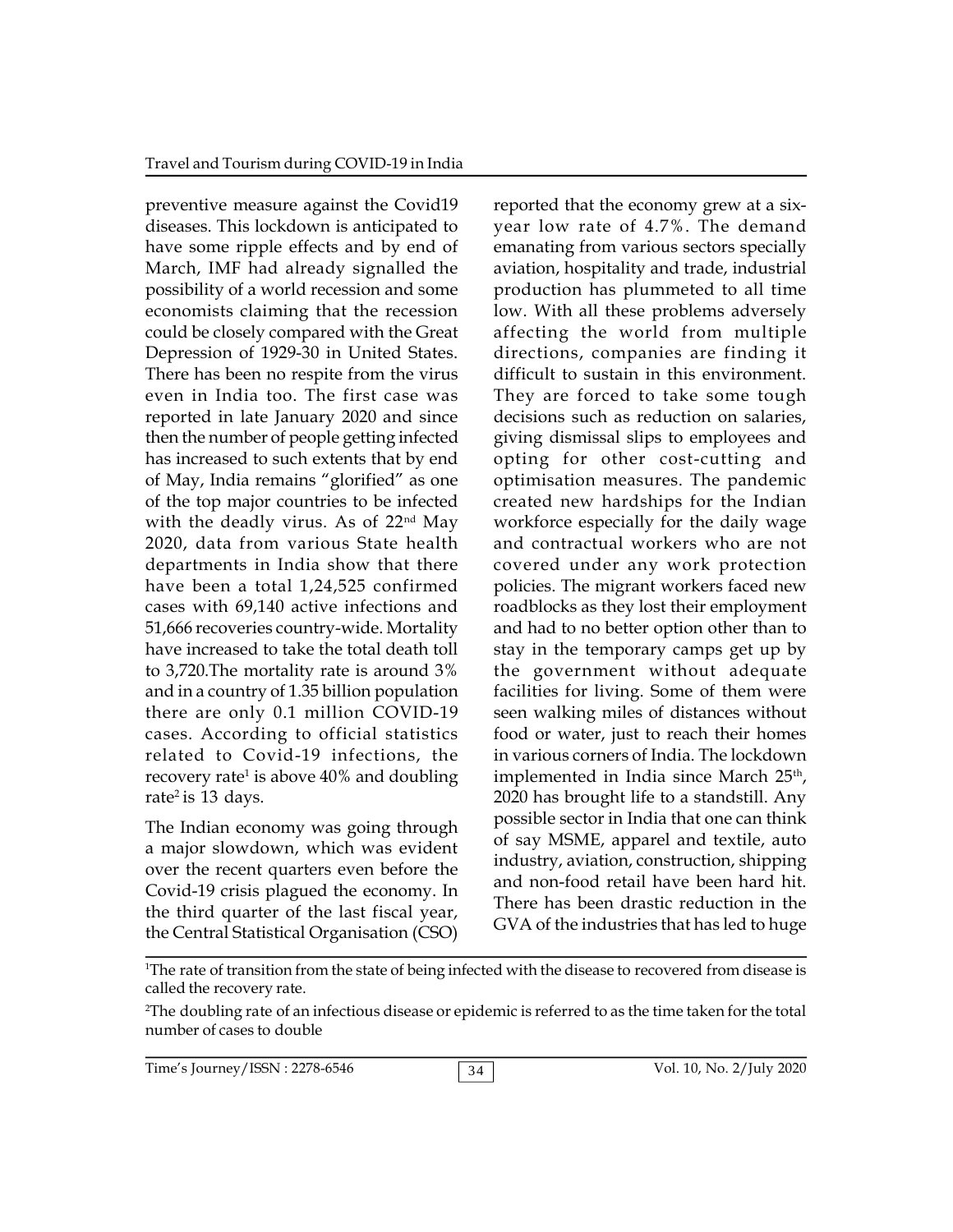layoff in the labour market and 45% of Indian households have reported a drop in the income levels. This article attempts to explain the impact of COVID-19 induced lockdown on the tourism and hospitality sector of India and some possible ways in which this sector can be revived in future.

# **Impact on Tourism**

With diversity in landscape and culture in different parts, India has always been a tourist friendly country both for international and domestic travellers. According to the Travel and Tourism competitiveness Report 2019 India ranks 34th out of 140 countries. This report show that India climbed up the ladder of improvement by 6 places over the 2017 report. The World Travel and Tourism Council calculated that tourism in India had generated  $\neq$  16.91 lakh crore (US\$240 billion) or 9.2% of India's GDP in 2018 and successfully supported 42.673 million jobs which accounts for 8.1% of its total employment. Relying on some advanced estimates, the tourism sector is predicted to grow at an annual rate of 6.9% to  $\neq$  32.05 lakh crore (US\$450 billion) by 2028 which is almost 9.9% of Indian GDP. With a rich history and cultural diversity, India is considered to be an attractive country for cultural and historical tourism, attracting domestic and foreign nationals throughout the year. It does not come as a surprise that a large number of confirmed COVID-19 cases in India initially included foreign tourists. But with suspension of visas and tourist attractions

being shut indefinitely, the whole tourism value chain, which includes hotels, restaurants, attractions, agents, and operators are expected to face losses worth thousands of crores. Industry experts believe the tourism industry is likely to take a massive hit, and it could end up crippling the industry for the foreseeable future. This will have a direct impact on states like Uttarakhand, Rajasthan, Kerala, Himachal Pradesh, Goa, Sikkim and other north eastern states which depend extensively on tourism as a source of state revenue.

According to Goswami and Soundararajan (2020), the Indian tourism industry employs 8.75 crore people (12.75 per cent of the total employed population in 2018-19), such as people from the hospitality industry, tour operators, travel agents, homestay owners, drivers, guides, small traders, artisans and craftsmen among a host of other service providers. The sector also has strong forward and backward linkages to other sectors such as agriculture, transport, handloom, and FMCG to name a few. Disruptions in tourism sector will render many people in unemployed. The food and hospitality sector are already reeling under pressure from high fixed costs and no footfalls. FAITH, a policy federation of associations of tourism and hospitality industry has estimated a loss of Rs 10 lakh crore for the industry due to COVID-19. This will also impact inflow of foreign tourists, which means a drastic fall in foreign exchange earnings which was close to Rs 2,10, 981 crores in Q1-Q3 2019.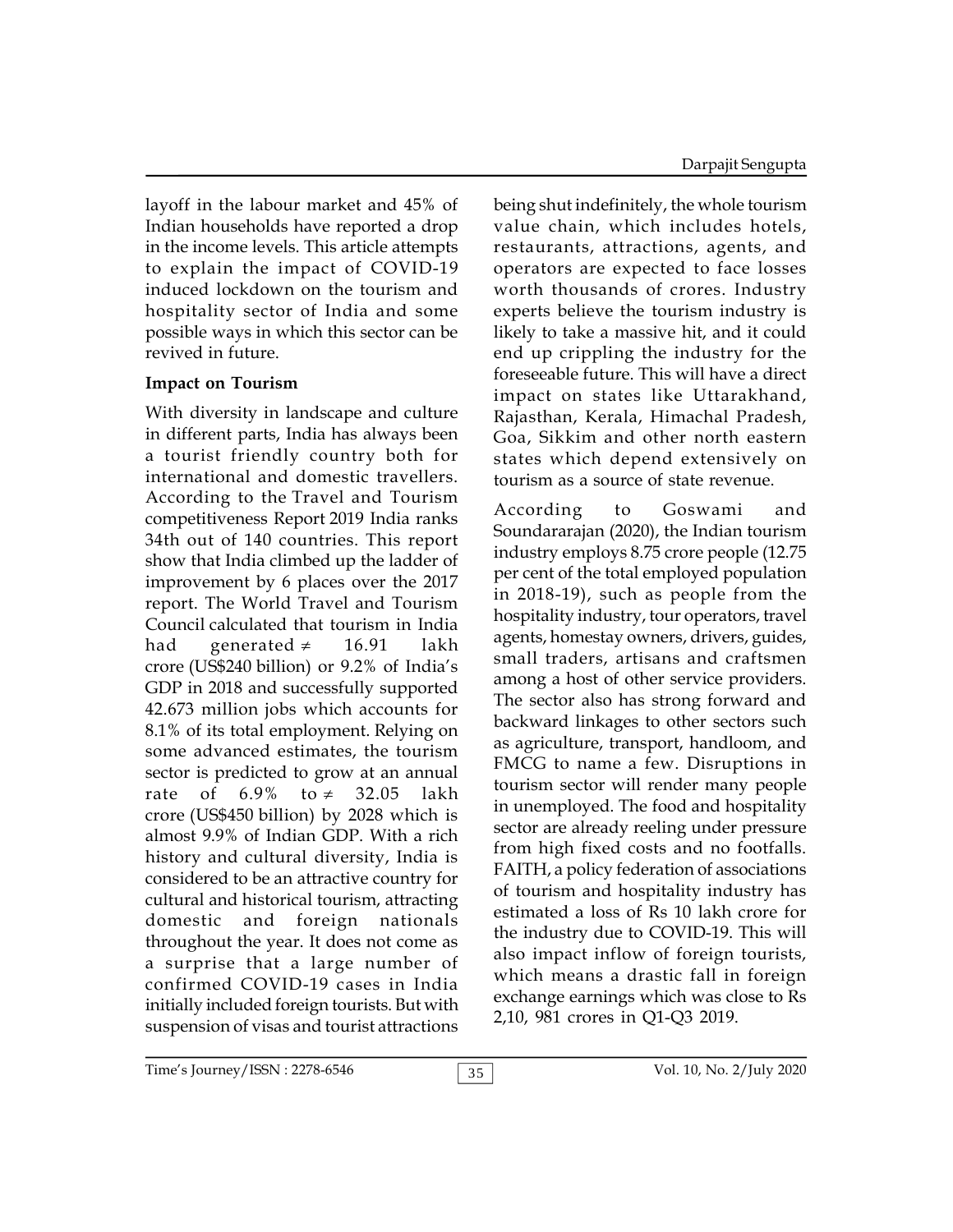

**Fig 1:Total contribution of travel and tourism to GDP in India (2013-2019)**

*Source: Authors Calculations*

After slackening of tourism related activity in 2017, this sector had gradually paced up and its contribution to GDP had been rising steadily reaching an all-time high of 9.6% in 2019.But with restriction in place due to COVID-19 pandemic, it is expected that this rosy picture is going to fade away in 2020.With total lockdown being implemented it is estimated the total contribution of travel and tourism to GDP will fall by 100% and even the year 2023 would not be enough to recover the lost sheen.

The economic contribution of travel and tourism sector can be studied in terms the but domestic expenditure show shown an impressive surge. This rise is attributable to competitive costs of travelling which include frequent discounts in air fares, increase in number of trains connecting remote places, affordable tourism packages and tourism promotional activities by various state as government. But with stringent lockdown the domestic expenditure on tourism has dropped sharply affecting all stake holders.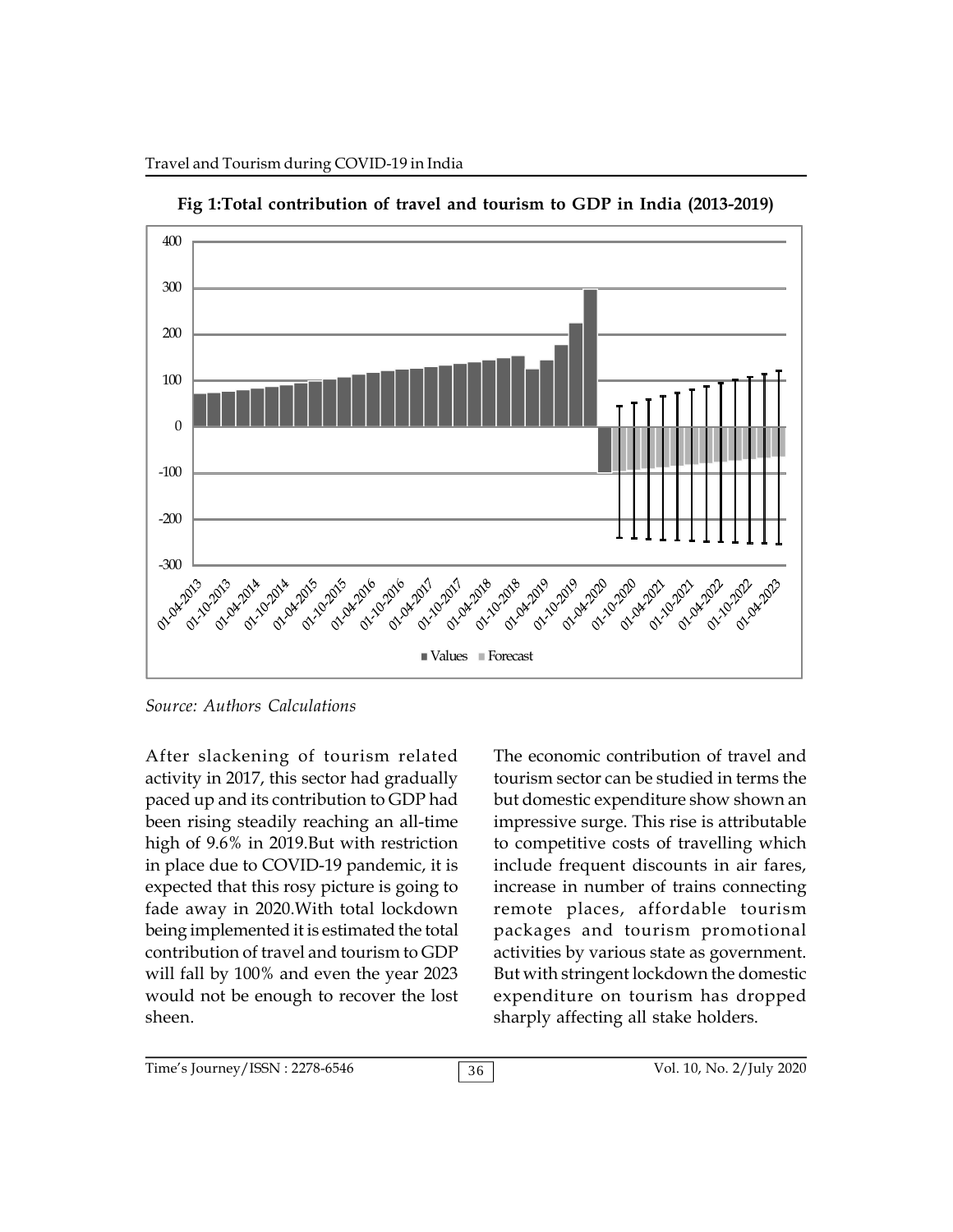



## *Source: Author's Calculation*

Tourism is major source of earning foreign exchanges for any country (Fayissa et al. 2007, Rout & Mishra 2012, Rout et al.2016, Iqbal & Sami, 2016). The open macro economy literature is replete with evidence that prove foreign exchange earnings is an important component of the high-powered money<sup>3</sup> of any Coup economy. And this high-powered money helps in creation of multiplier effect that traveller determines the level of money supply. So,

any shock that might affect the foreign exchange earnings is anticipated to have a ripple effect on the money market statistics in any developing economy like India which is heavily dependent on forex earnings. The Covid-19 virus had significantly reduced international travel. Coupled with lockdown and suspension of visas India, the number of foreign footfall have dropped significantly.

3 Also referred to as broad base.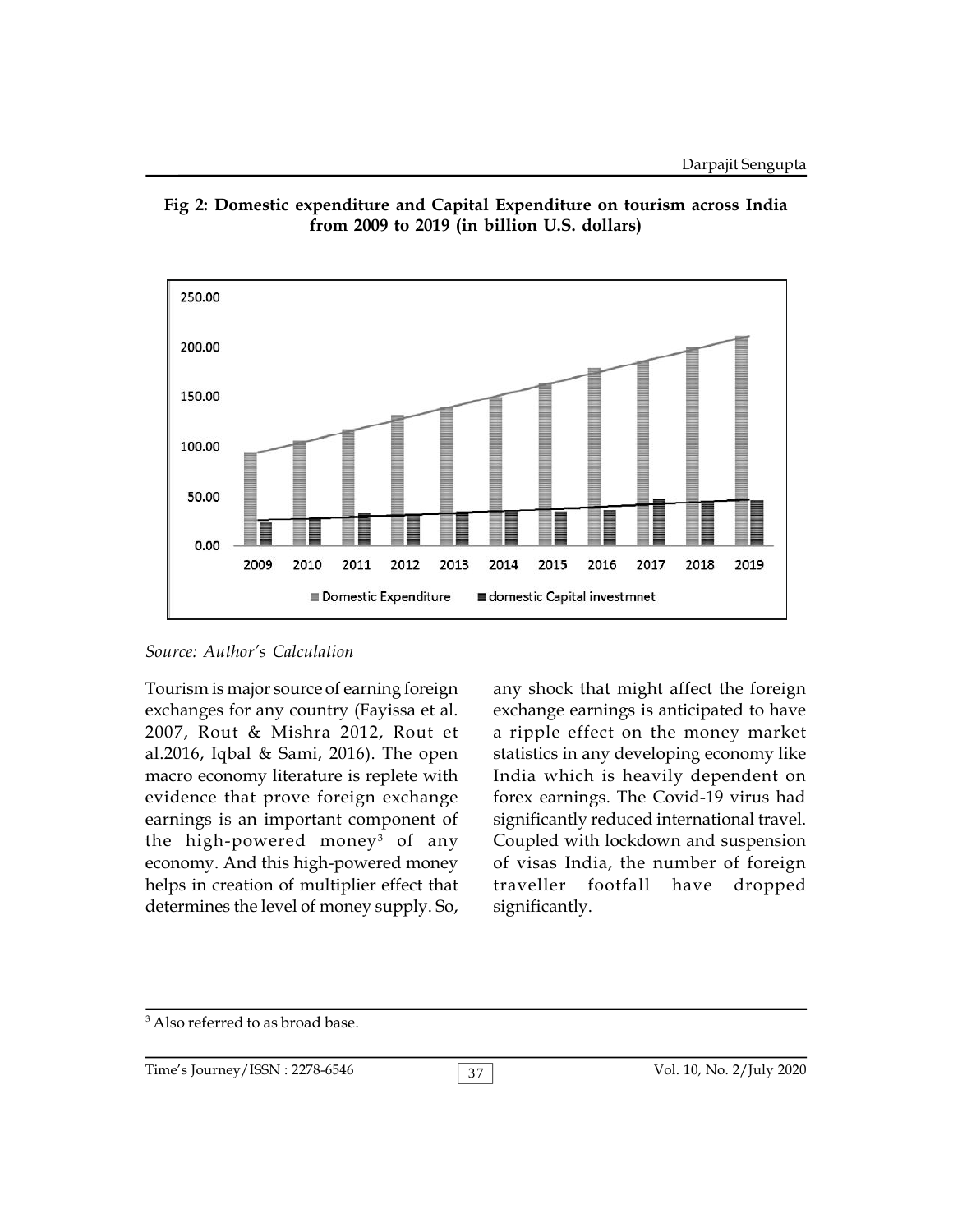



*Source: Author's Calculations*

Situation 1 refers to the environment where it can be assumed that covid-19 crisis has not occurred while situation 2 is the current scenario where the world is reeling under the pressure of the deadly virus. The sharp drop in international tourist earning is going to cost an estimated 29 billion US dollar loss in foreign exchange to Indian economy resulting in significant reduction in credit creation process and the level of money supply in the economy. This reduction may impair RBI ability to buy Rupee from international money markets and also pay the bills for essential commodity imports like oil. However, the pressure on inflation might ease out a bit and help the consumers in increasing their purposing

power and the level of consumption demand.

#### **Impact aviation sector**

One of the deterministic factors of tourism in India has been the performance of the industry. Traditionally considered as a mode of transportation for the affluent society, it has recently revolutionised the way in which major share of the Indian population travels for leisure as well as business activities. This has been possible due to the presence of low-cost airlines that offer competitive discounted air fares, increase in fleet size, large capital investments, international tie-ups, increase in demand for air cargo transportation and many more.

4Value for 2019 and 2020 are trend line estimates.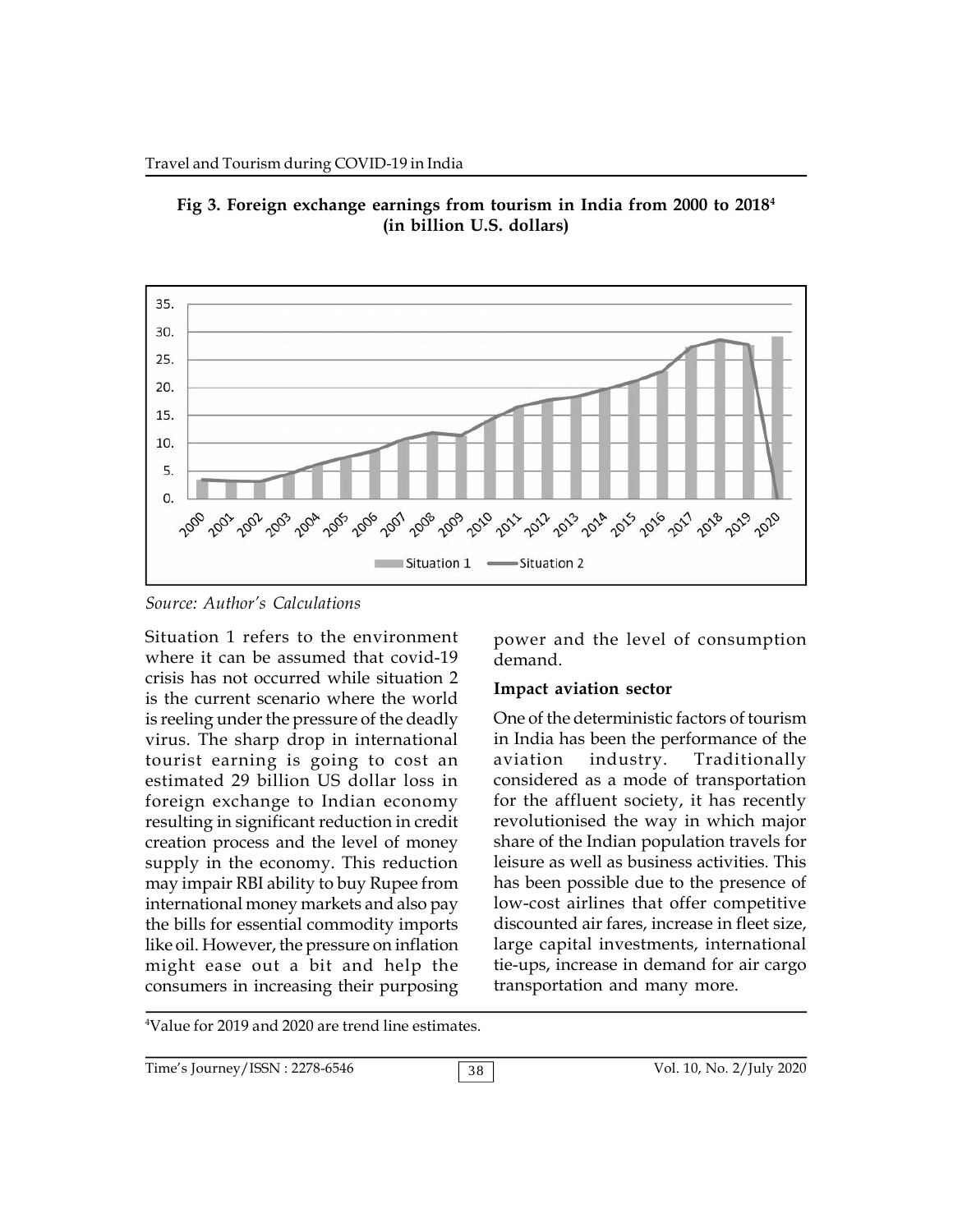

**Fig 4: Passenger traffic carried by scheduled carriers**

#### *Source: Ministry of Civil Aviation and DGCA.*

With introduction of lockdown at almost every corner of the globe and suspension of visas of all category, the airline industry has to the bear the immediate burnt. Travel restrictions have forced passengers to cancel their tickets and claim refunds. The turbulence caused by the Covid -19 restrictions is estimated to incur a revenue loss of around 25000 crores. The passenger growth is likely to decline to a negative 20-25% growth in 2020- 2021.According to credit rating agency CRiSIL,70% of the loss will be borne by the airline companies followed by the airport operators, airport retailers like food and beverage, duty free shops. This could actually reverse the trend growth of around 11% that this sector has experienced in last 10 years<sup>5</sup>.

## **Impact on Hospitality industry**

Hospitality industry has always provided

5 See appendix

forward and backward linkages to Indian tourism industry. The factor attributable to its growth in recent times are increase in disposable income, new and innovative travel ideas, online business activities using improved internet access, ease of payment facilities through internet banking, web-based reservations of hotels etc. The Covid -19 crisis and its subsequent lockdown has coincided with the peak season tourism in India. Concerned Indians have rampantly cancelled their stay reservations as well as stopped outdoor dining activities. With almost no revenue earning since end of March 2020, it is expected that many hotels specially the small independent hotels and restaurants are no the verge of a permanent shutdown. According to ICRA's report, the hospitality industry in India is operating at 10-15 per cent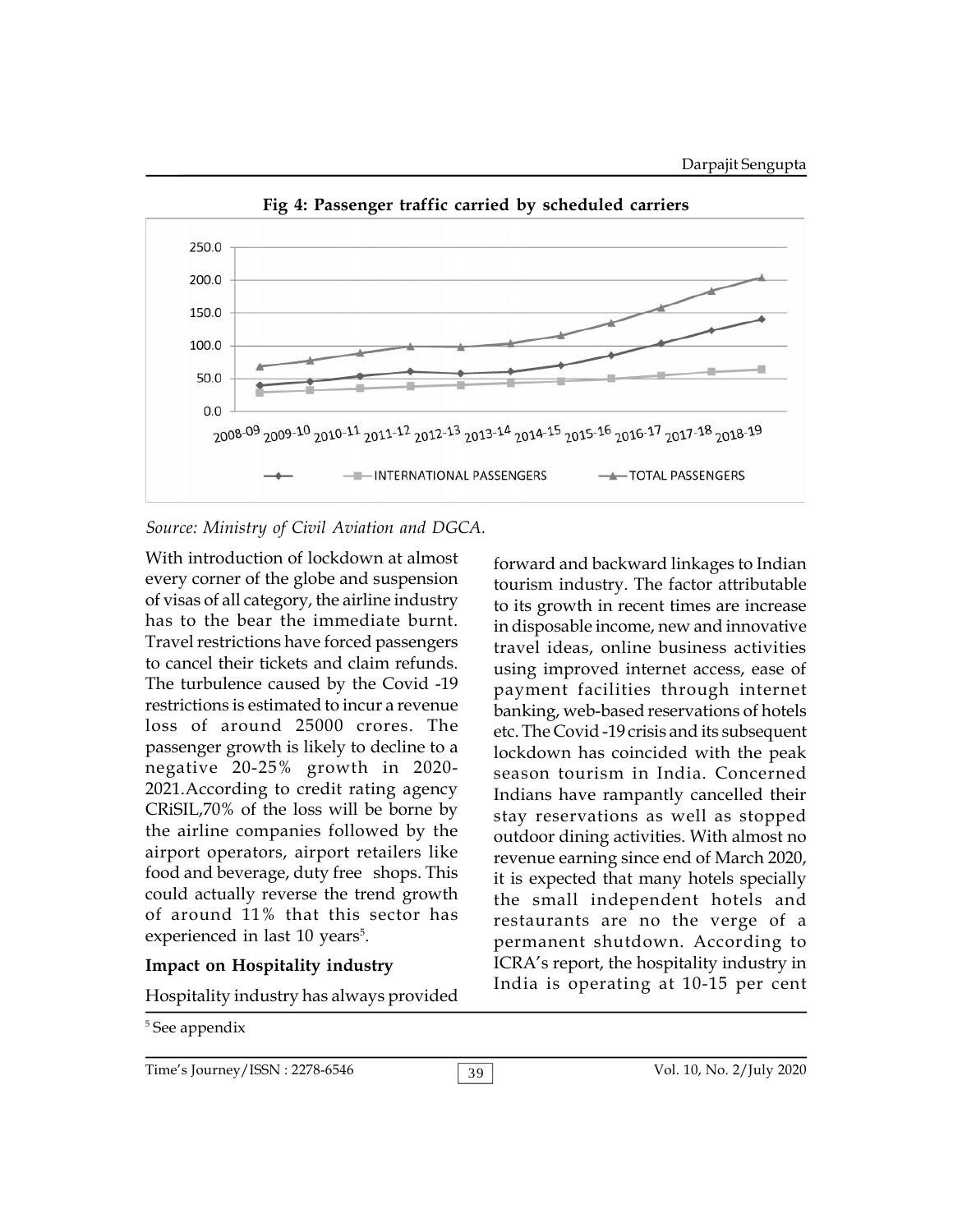occupancy at present and losses are mounting exponentially. It is expected that there will be a 30-50 per cent decline in revenue per available room during the next fiscal year 2021. In India Hospitality Industry Review2019,30% of the total hospitality revenue would be jeopardised if situations do not improve by end of June,2020.

# **Impact on Employment.**

The tourism sector accounts for 12.7% of employment generation in India with 5.56% directly employed and 7.19% indirectly employed. According to Ministry of Tourism annual report of 2018-2019, over 87 million people were employed in the tourism sector in India. The restaurant industry in India, has an annual turnover of \$53 billion. This industry is responsible for employment to more than 7 million people in India. Aviation Industry employs over 4,00,000 people directly and around 9,00,000 are employed in related supply chains.

| Year | <b>Number of Employees</b><br>(in millions) | $Y-0-y$<br><b>Growth Rate</b> |
|------|---------------------------------------------|-------------------------------|
| 2014 | 67.2                                        | 6.26                          |
| 2015 | 69.6                                        | 3.45                          |
| 2016 | 72.3                                        | 3.73                          |
| 2017 | 75.9                                        | 4.74                          |
| 2018 | 81.1                                        | 6.41                          |
| 2019 | 83.4                                        | 2.82                          |

|  |  | Table 1: Number of employees in travel and tourism sector in India 2013-2018 |  |
|--|--|------------------------------------------------------------------------------|--|
|  |  |                                                                              |  |

*Source:Ministry of Tourism (India); MOSPI*

Tourism leads to the creation of employment opportunities in an area through the employment multiplier. When tourists stay at a destination, jobs are directly created in hotels, restaurants, travel agents, tour operators and tour guides. These individuals and their

families require goods and services for their own consumption as well as suppliers to provide them the basic raw materials for their work, which indirectly leads to more employment in shops, small business establishments, schools, hospitals and the transport sector. Fig 5. reveal that

\* Employment value of the year 2019 is a trend line estimate.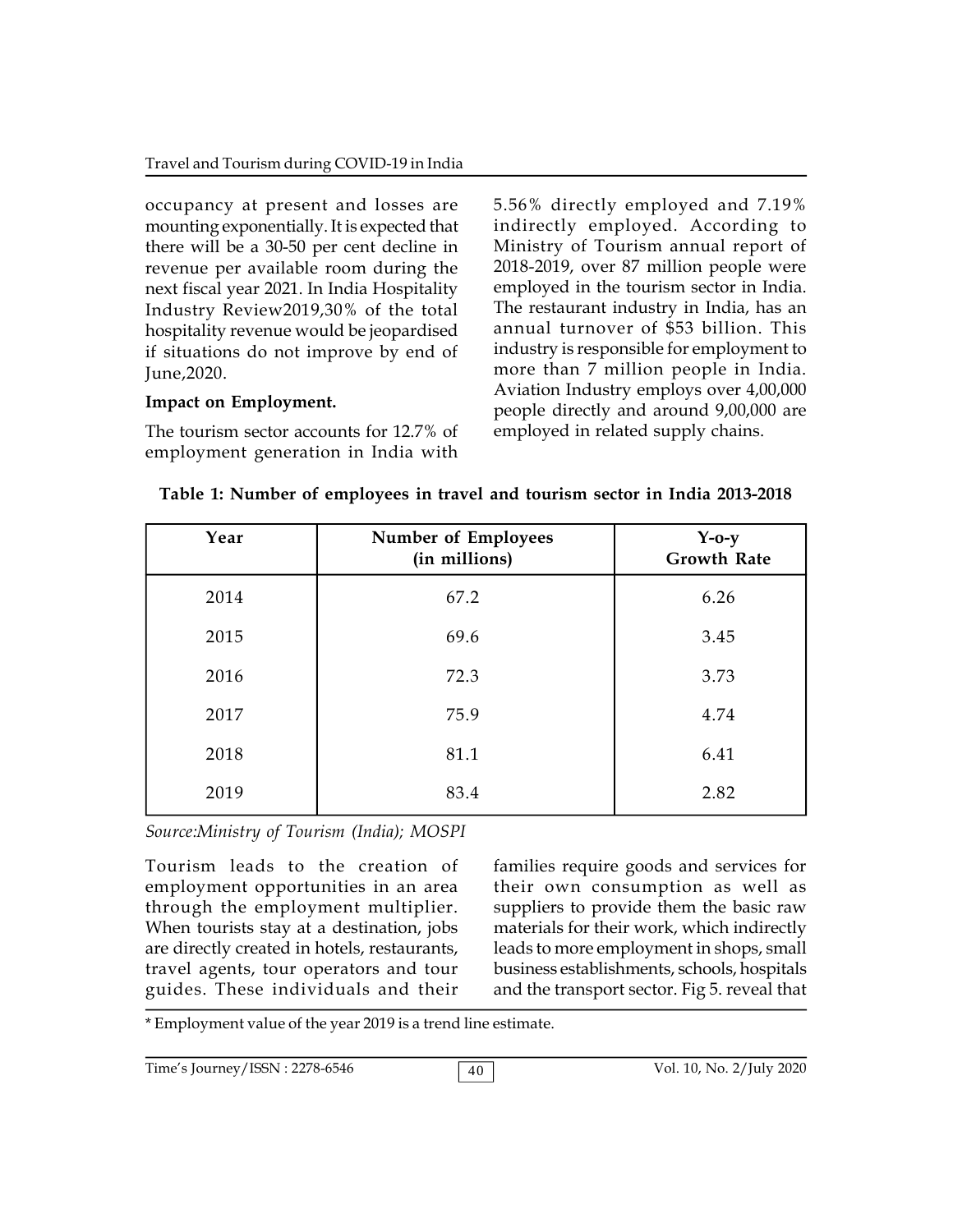employment growth rates have been quite unstable. While in 2015 the employment grew at a slower rate compared to its previous year, the industry took a turn around in 2018 and recorded a highest ever employment growth of 6.4%. Being a labour-intensive sector, this surge is quite an impetus for any economy in guaranteeing livelihood to a larger segment of the population.



**Fig 5: Employment Growth Rate in Travel and Tourism sector in India**

*Source: Authors Calculations*

However,  $WTTC^6$  predicts a potential job  $15\%$ loss of around 12%-14% globally due to the Covid-19 crisis. Impact of Covid-19 would be felt on both white- and bluecollar jobs. Indian tourism industry is expecting a potential loss of around 38 million. In the third week of March 2020, the hotels recorded a decline of more than 65% in the occupancy levels as compared to March 2019 which remains a peak season in India. The restaurants industry is expecting almost zero revenue in the immediate term and an average drop of 50% in days to come. There is a potential threat of job layovers or furlough of nearly

15% in the hotel and restaurant industry as soon as the lockdown will be implemented as there would no strong cause that could raise demand in the economy. With passenger growth sharply declining and becoming negative, aviation industry  $-\frac{1}{\pi}$  one of largest employment generating sector in this niche segment, could incur a loss of \$3.6 billion in the first and second quarter of 2020.With negative growth rates and no incoming profit, it is quite understandable that these tourism related sector are going to take tough calls presently and even in future, further aggravating the threat of unemployment crisis.

6 World Travel and Tourism Council

41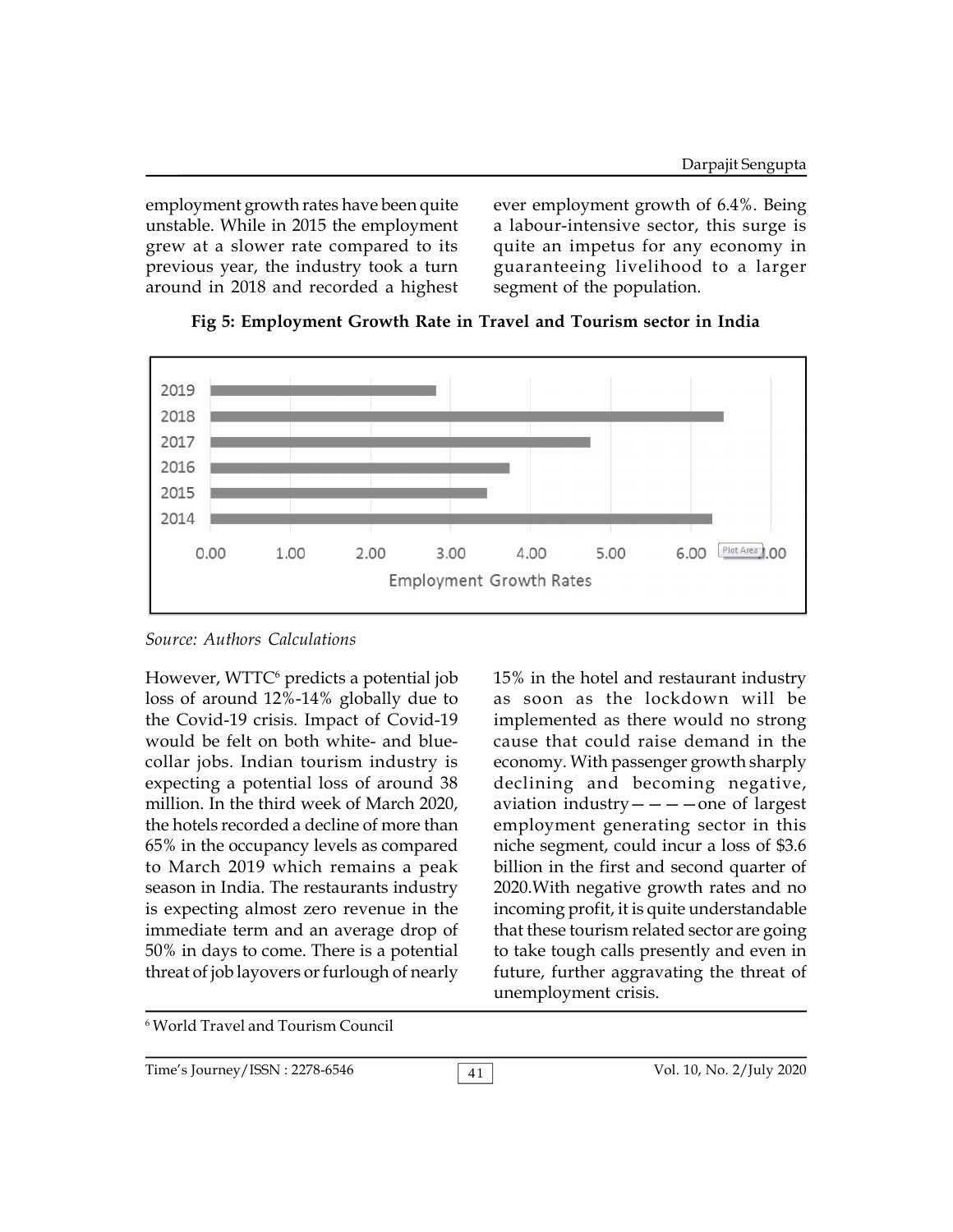# **Policy Prescriptions**

With continuing lockdown and disruption of economic activities, there is a gradual decline in the macroeconomic performance indicator of major economies of the globe. India has equally felt the heat of the situation and is trying to revive its economy which was no so much in good shape before the crisis. The revival strategies should be prudent, implementable as well as sustainable in the long run.

- It is suggested to provide more focus on the potential of domestic tourism and encourage by providing incentives such as free entry to tourist places, health tourism etc.
- There can be tax holidays or a reduction in GST rates for Tourism, Travel& Hospitality industry for next few months.
- The Government can provide soft loans or a moratorium on loan repayment at-least for a year specially for small and medium scale  $\frac{541}{10}$ firms in this sector
- Promoting MICE (Meetings, Incentives, Conferences and Exhibitions) tourism in the domestic country apart from health tourism, wellness tourism and sports related gatherings and activities.
- Restoring traveller confidence and stimulating demand by ensuring stringent adherence to the safety protocols mandated by World Health Organisation (WHO), Indian Council of Medical Research (ICMR)

and various agencies of both union and state governments.

- The travel and tourism industry must work in a coordinated manner with the governments to provide relief to businesses notably in the most sensitive or vulnerable destination.
- User fee,landing,parking and other commercial rental charges must be reduced significantly to ease the burden of the Indian aviation sector.The losses of the airlines can be balanced by reduction and corporate tax rates.
- There should cost optimisation at all levels of production and consumption related activities in this industry

# **Conclusion**

The Covid-19 virus has brought in a period of disruption, uncertainty and economic losses of both lives and livelihood. With lockdown of various stringency levels, loss of mobility has led hindrances in domestic and international trade. The global value chains have been severely affected leading to supply chain bottlenecks and larger rates of unemployment. With the onset of the pandemic, the travel and tourism sector in India which had a contribution of 11% in Indian GDP, had retracted its growth path to negative growth rates. The aviation industry faced the onslaught of the crisis with numerous cancellations of flight reservations voluntarily by the passengers as well as due to the travel ban imposed by the Government, to contain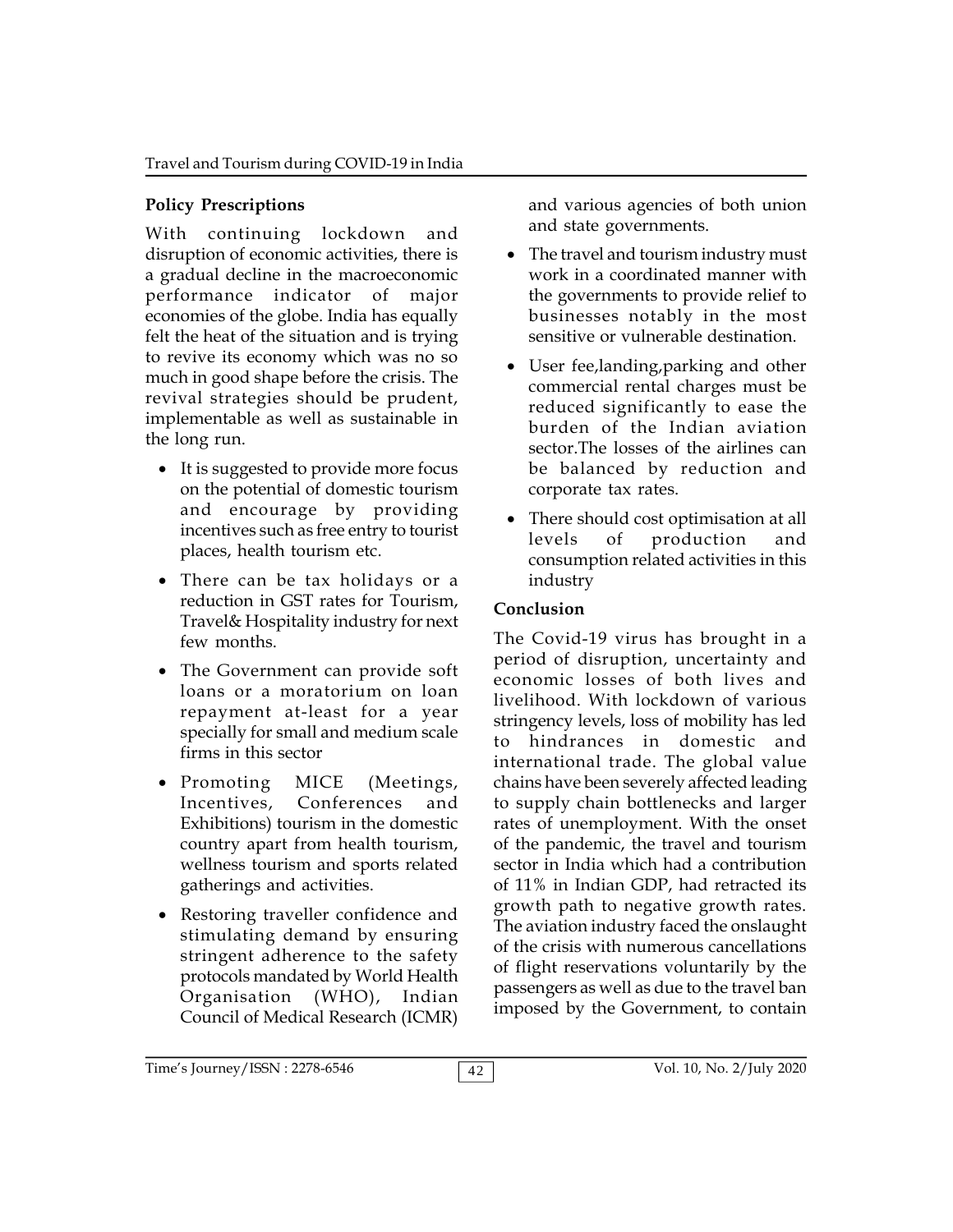the spread of the disease. Apprehensive about outcomes, travellers cancelled their travel plans of both leisure and business related activities. And with the lockdown announced at different phases, all tourism related activities came to a halt with closure of hotels across all segments, suspension of visas, restriction on railway and airplane plane movementsexcept for transportation of essentials goods, relief goods and repatriation programmes. In order to help the other industries affected by the crisis, the Government in coordination with RBI has announced an economic relief package equivalent to 10% of Indian GDP. A close inspection of the measures contained in the package seem to be effective only in the long run with  $\bullet$  https://www.icra.in/Media/ no immediate short run recovery plans. Unfortunately, the economic relief package did not have any significant essential prudent measures that would actually help the tourism and hospitality sector to revive immediately. The demands put forward by this sector had fallen to deaf ears and there is mounting fear of shutdown of small and medium scale businesses and excessive job loss. The Government needs to understand these long term implication while staying ahead of the digital curve and promote structural transformation that could build a more strong and resilient Indian tourism and hospitality industry.

## **References:**

 *Crisil (2020, May 07). Aviation flies towards Rs 25,000 crore revenue loss, which would spur structural changes, https:// www.crisil.com/en/home/newsroom/pressreleases/2020/05/aviation-flies-towards-rs-*

*25000-crore-revenue-loss-which-would-spurstructural-changes.html*

- *Directorate General of Civil Aviation. (2019). Handbook on Civil Aviation Statistics, Ministry of Civil Aviation, Government of India*
- *Fayissa, B., Nsiah, C., Tadasse, B. (2007). "The Impact of Tourism on Economic Growth and Development in Africa," Working Papers 200716, Middle Tennessee State University, Department of Economics and Finance.*
- *Goswami, A and Soundararjan, N., (2020). Impact Of COVID-19 On Tourism in India, http://www.businessworld.in/article/Impact-Of-COVID-19-On-Tourism-In-India/16-06- 2020-286114/ lmpact Of COVID-19 On Tourism in India,<br>
http://www.businessworld.in/article/Impact-<br>
Of-COVID-19-On-Tourism-In-India/16-06-*<br>
2020-286114/<br>
• *h t t p s ://www.icra.in/Media/*<br> *OpenMedia?Key=1b6c7d48-2a4d-42bd-*
- *OpenMedia?Key=1b6c7d48-2a4d-42bd-8f7e-b4d3d9430d6b*
- *Investment Information and Credit Rating Agency. (2020, March 23). ICRA downgrades the Indian hospitality sector from stable to negative outlook [Press Release]*
- *Iqbal B.A. and Sami S. (2016)., Global and India's Tourism Scenario., Journal of Tourism & Hospitality, 5(1), 193.*
- *Mishra, P.K., & H.B. Rout (2012-13). Economic Impact of Tourism: A Case Study of Jharkhand. International Journal of Economics and Managerial Thoughts, 3(2), 130-139.*
- *Rout, H. B., Mishra, P. K., & Pradhan, B. B. (2016a). Socio-Economic Impacts of Tourism in India: An Empirical Analysis. Journal of Environmental Management and Tourism, 7(4), 762- 768.*
- *Rout, H. B., Mishra, P. K., & Pradhan, B. B. (2016b): Trend and Progress of Tourism in India: An Empirical Analysis, International Journal of Economic Research, 13(5): 2265- 2275*